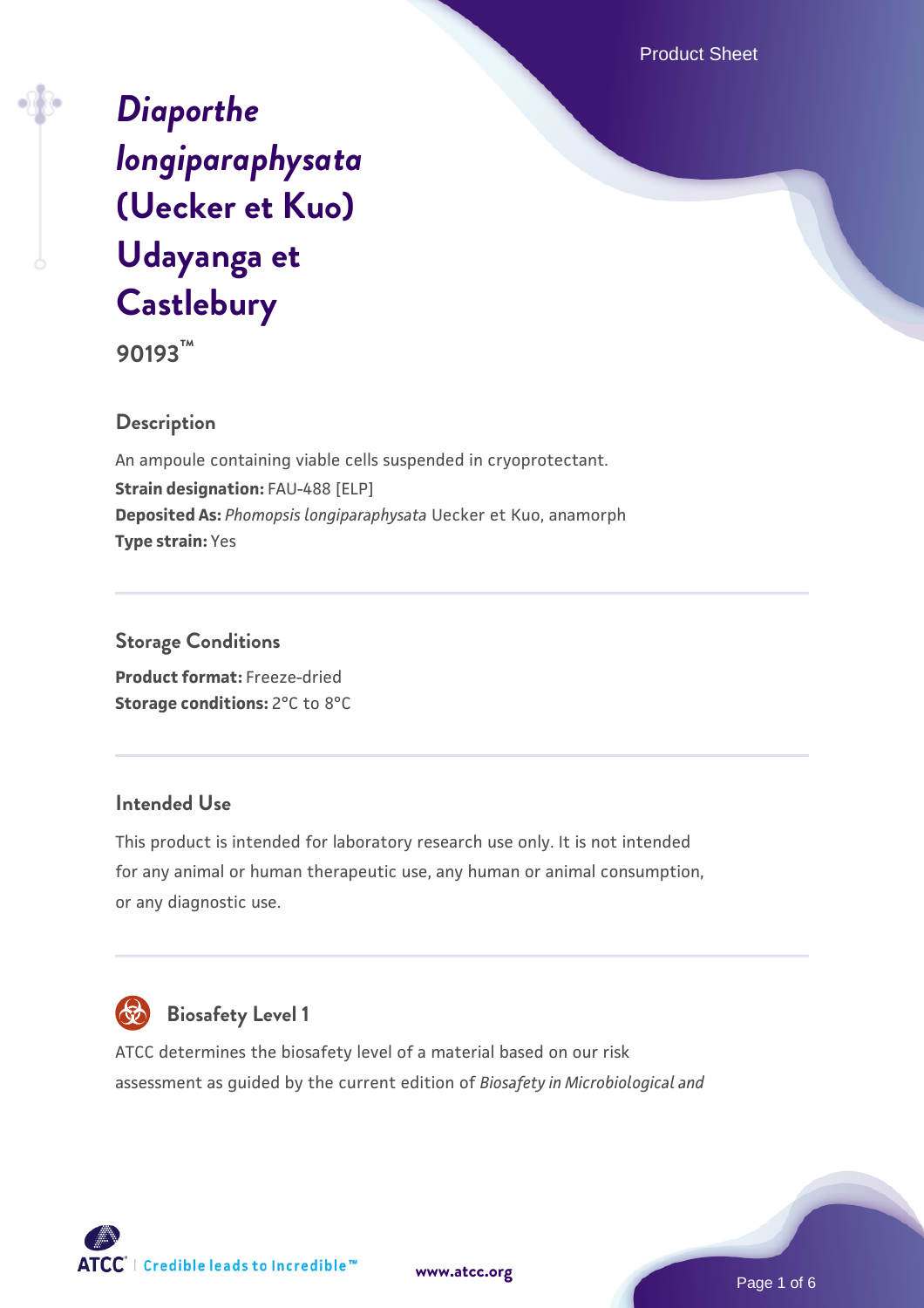*Biomedical Laboratories (BMBL)*, U.S. Department of Health and Human Services. It is your responsibility to understand the hazards associated with the material per your organization's policies and procedures as well as any other applicable regulations as enforced by your local or national agencies.

ATCC highly recommends that appropriate personal protective equipment is always used when handling vials. For cultures that require storage in liquid nitrogen, it is important to note that some vials may leak when submersed in liquid nitrogen and will slowly fill with liquid nitrogen. Upon thawing, the conversion of the liquid nitrogen back to its gas phase may result in the vial exploding or blowing off its cap with dangerous force creating flying debris. Unless necessary, ATCC recommends that these cultures be stored in the vapor phase of liquid nitrogen rather than submersed in liquid nitrogen.

# **Certificate of Analysis**

For batch-specific test results, refer to the applicable certificate of analysis that can be found at www.atcc.org.

#### **Growth Conditions**

**Medium:**  [ATCC Medium 324: Malt extract agar](https://www.atcc.org/-/media/product-assets/documents/microbial-media-formulations/3/2/4/atcc-medium-324.pdf?rev=5a8b3f6dcb23452d9462ec38b36f0bb6) [ATCC Medium 336: Potato dextrose agar \(PDA\)](https://www.atcc.org/-/media/product-assets/documents/microbial-media-formulations/3/3/6/atcc-medium-336.pdf?rev=d9160ad44d934cd8b65175461abbf3b9) **Temperature:** 24-26°C **Atmosphere:** Aerobic

**Handling Procedures**



**[www.atcc.org](http://www.atcc.org)**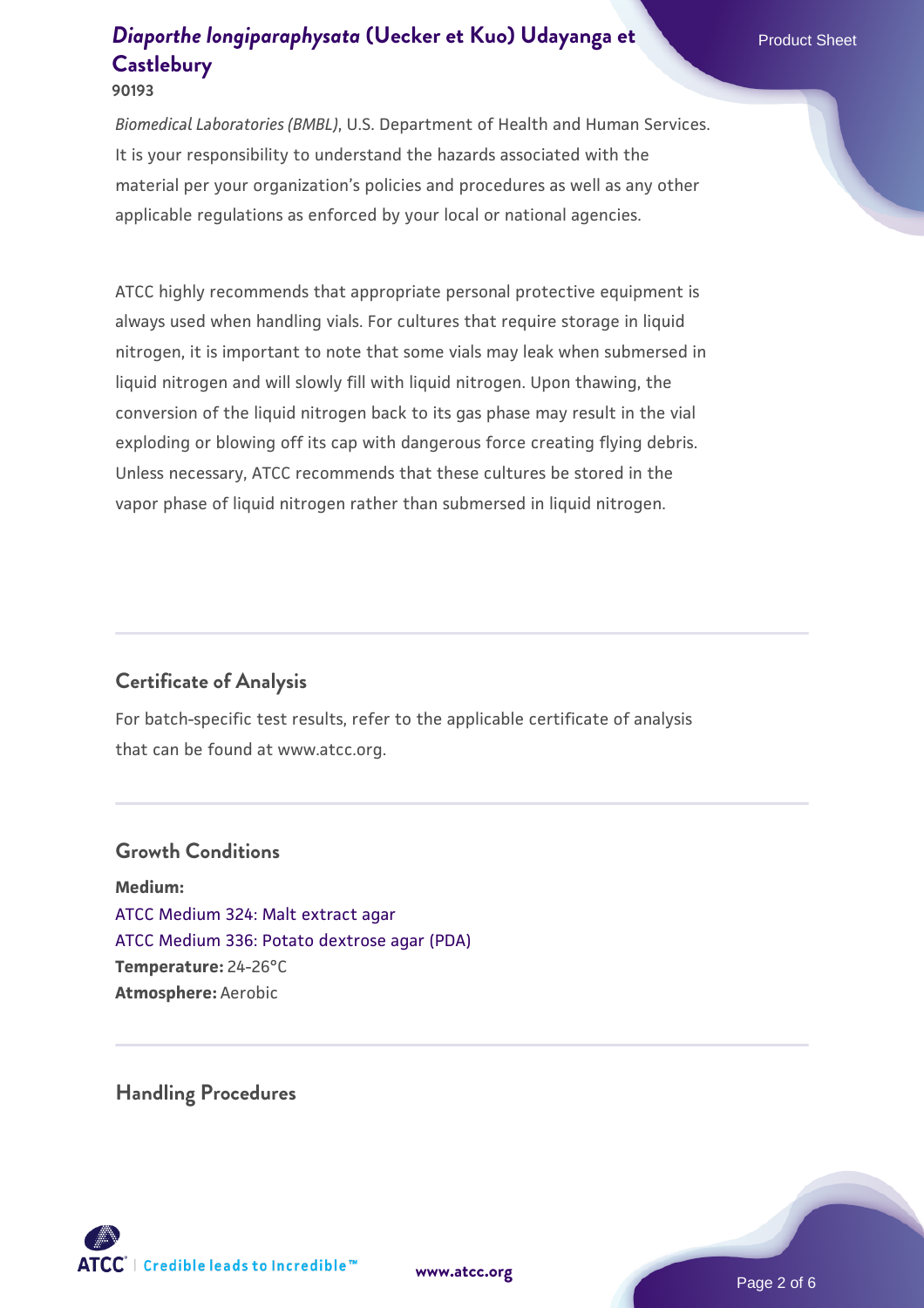#### **90193**

**Frozen ampoules** packed in dry ice should either be thawed immediately or stored in liquid nitrogen. If liquid nitrogen storage facilities are not available, frozen ampoules may be stored at or below -70°C for approximately one week. **Do not under any circumstance store frozen ampoules at refrigerator freezer temperatures (generally -20°C).** Storage of frozen material at this temperature will result in the death of the culture.

- 1. To thaw a frozen ampoule, place in a **25°C to 30°C** water bath, until just thawed (**approximately 5 minutes**). Immerse the ampoule just sufficient to cover the frozen material. Do not agitate the ampoule.
- 2. Immediately after thawing, wipe down ampoule with 70% ethanol and aseptically transfer at least 50 µL (or 2-3 agar cubes) of the content onto a plate or broth with medium recommended.
- 3. Incubate the inoculum/strain at the temperature and conditions recommended. Inspect for growth of the inoculum/strain regularly. The sign of viability is noticeable typically after 5-6 days of incubation. However, the time necessary for significant growth will vary from strain to strain.

#### **Notes**

Growth under black light may improve sporulation. Additional information on this culture is available on the ATCC<sup>®</sup> web site at www.atcc.org.

#### **Material Citation**

If use of this material results in a scientific publication, please cite the material in the following manner: *Diaporthe longiparaphysata* (Uecker et Kuo) Udayanga et Castlebury (ATCC 90193)

## **References**

References and other information relating to this material are available at

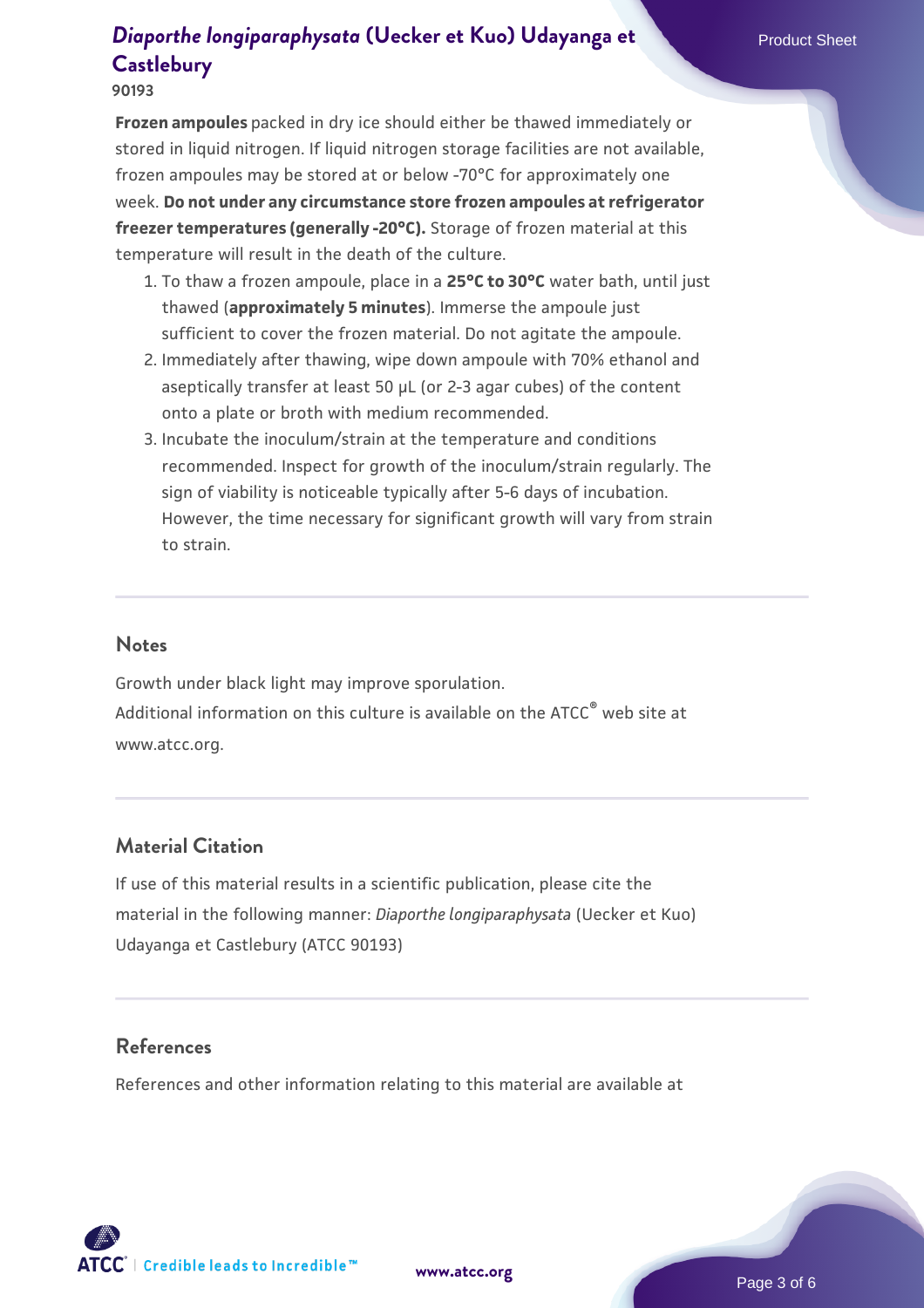www.atcc.org.

#### **Warranty**

The product is provided 'AS IS' and the viability of ATCC® products is warranted for 30 days from the date of shipment, provided that the customer has stored and handled the product according to the information included on the product information sheet, website, and Certificate of Analysis. For living cultures, ATCC lists the media formulation and reagents that have been found to be effective for the product. While other unspecified media and reagents may also produce satisfactory results, a change in the ATCC and/or depositor-recommended protocols may affect the recovery, growth, and/or function of the product. If an alternative medium formulation or reagent is used, the ATCC warranty for viability is no longer valid. Except as expressly set forth herein, no other warranties of any kind are provided, express or implied, including, but not limited to, any implied warranties of merchantability, fitness for a particular purpose, manufacture according to cGMP standards, typicality, safety, accuracy, and/or noninfringement.

#### **Disclaimers**

This product is intended for laboratory research use only. It is not intended for any animal or human therapeutic use, any human or animal consumption, or any diagnostic use. Any proposed commercial use is prohibited without a license from ATCC.

While ATCC uses reasonable efforts to include accurate and up-to-date information on this product sheet, ATCC makes no warranties or representations as to its accuracy. Citations from scientific literature and patents are provided for informational purposes only. ATCC does not warrant that such information has been confirmed to be accurate or complete and



**[www.atcc.org](http://www.atcc.org)**

Page 4 of 6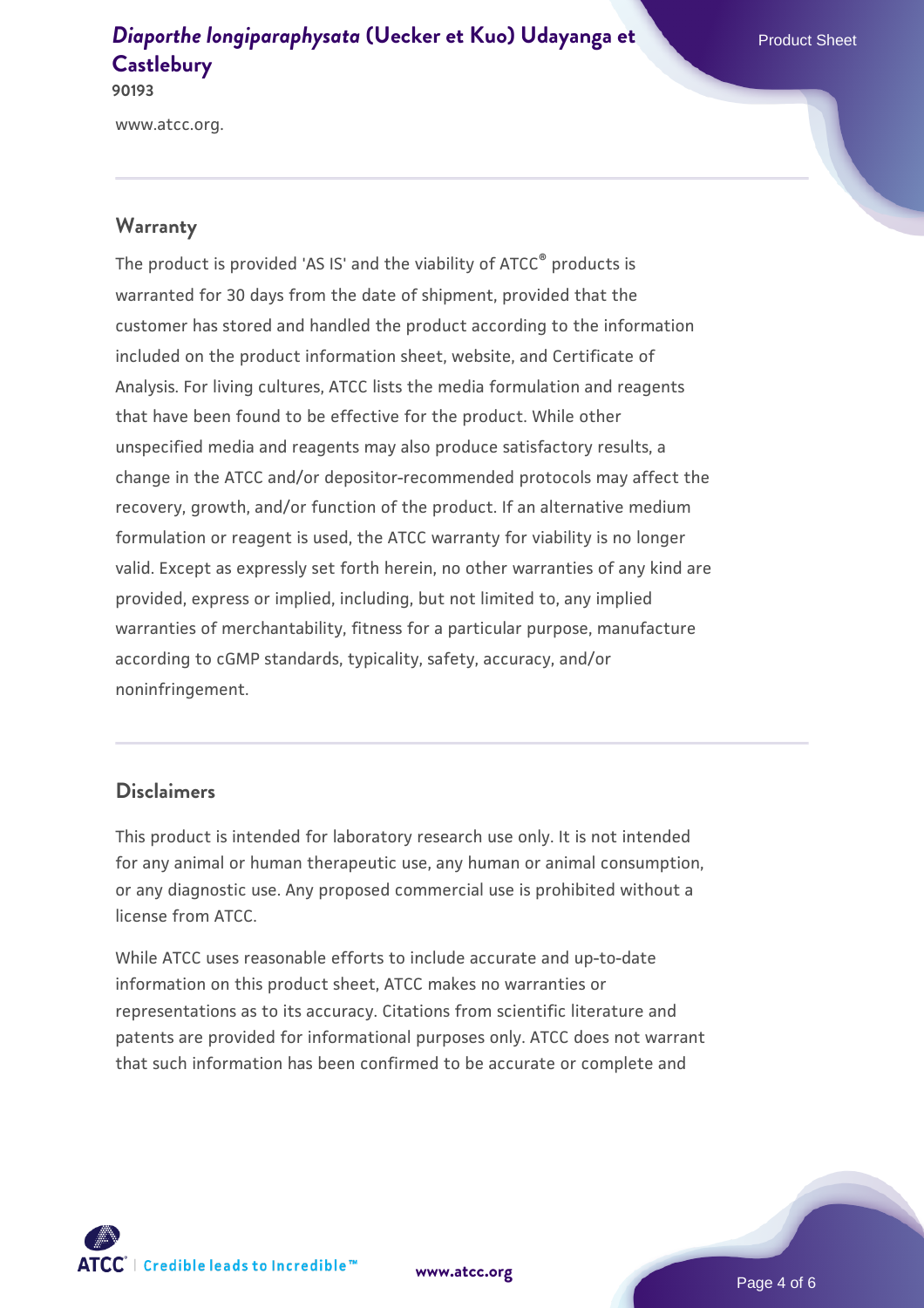the customer bears the sole responsibility of confirming the accuracy and completeness of any such information.

This product is sent on the condition that the customer is responsible for and assumes all risk and responsibility in connection with the receipt, handling, storage, disposal, and use of the ATCC product including without limitation taking all appropriate safety and handling precautions to minimize health or environmental risk. As a condition of receiving the material, the customer agrees that any activity undertaken with the ATCC product and any progeny or modifications will be conducted in compliance with all applicable laws, regulations, and guidelines. This product is provided 'AS IS' with no representations or warranties whatsoever except as expressly set forth herein and in no event shall ATCC, its parents, subsidiaries, directors, officers, agents, employees, assigns, successors, and affiliates be liable for indirect, special, incidental, or consequential damages of any kind in connection with or arising out of the customer's use of the product. While reasonable effort is made to ensure authenticity and reliability of materials on deposit, ATCC is not liable for damages arising from the misidentification or misrepresentation of such materials.

Please see the material transfer agreement (MTA) for further details regarding the use of this product. The MTA is available at www.atcc.org.

# **Copyright and Trademark Information**

© ATCC 2021. All rights reserved. ATCC is a registered trademark of the American Type Culture Collection.

#### **Revision**

This information on this document was last updated on 2022-03-26

# **Contact Information**



**[www.atcc.org](http://www.atcc.org)**